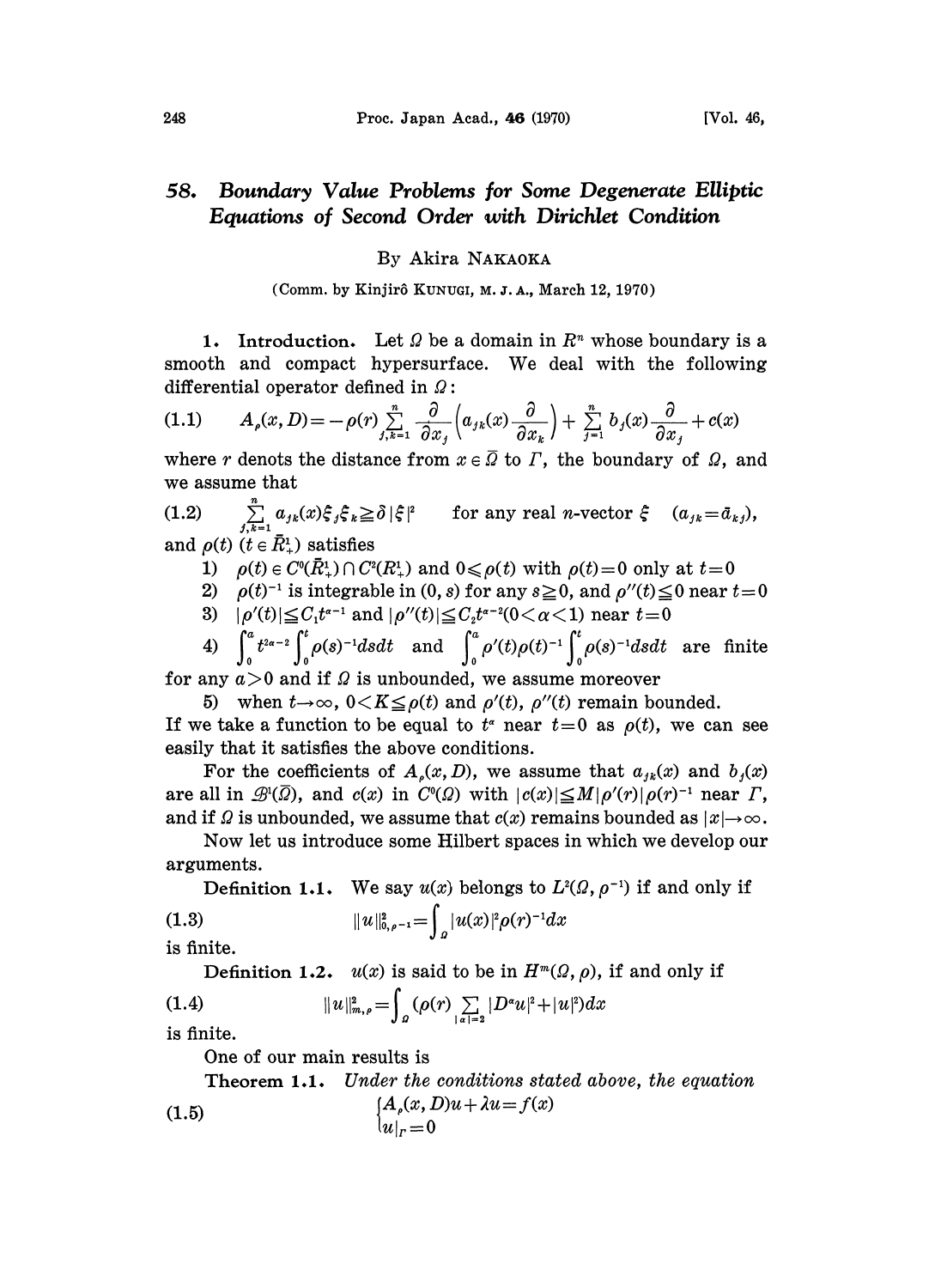admits a unique solution  $u(x)$  in  $H^2(\Omega, \rho) \cap \mathcal{D}_{L^2}^1(\Omega)$  for any given  $f(x)$  in  $L^2(\Omega, \rho^{-1})$ , if  $\lambda > 0$  is sufficiently large.

For the adjoint equation, we have

Theorem 1.2. The same result as Theorem 1.1 is valid for

(1.6)  ${A}^{*}_{\rho}(x, D)v + \lambda v = g(x)$  $v|_r=0$ ,

where  $A^*_s(x, D)$  stands for the formal adjoint operator of  $A_s(x, D)$  with respect to the inner product of  $L^2(\Omega, \rho^{-1})$ .

If  $\Omega$  is bounded, we can see that the Fredholm alternative theorem holds.

In Section 4 we make mention of the application of our results to the mixed problems for the hyperbolic equations of second order.

2. Weak solution. We solve (1.5) by the so-called variational method. For this we prepare some lemmas.

Lemma 2.1. If  $u(x)$  belongs to  $H<sup>1</sup>(\Omega, \rho)$ , then the trace of  $u(x)$  to  $\Gamma$  exists and it holds for any positive  $\varepsilon$ 

(2.1)  $||u||_r \leq \varepsilon ||u||_{1,\rho} + C(\varepsilon)||u||_0,$ 

where  $||u||_r$  means the  $L^2(\Gamma)$  norm of the trace of  $u(x)$ .

Lemma 2.2. Let  $u(x)$  be in  $H^2(\Omega, \rho)$ , then the traces of  $D_iu(x)$ exist and it holds for any positive  $\varepsilon$ 

(2.2)  $||D_j u||_r \leq \varepsilon ||u||_{2,\rho} + C(\varepsilon) ||u||_0, \qquad (j=1, \dots, n).$ 

Lemma 2.3. Suppose  $u(x) \in H^2(\Omega, \rho)$ , then  $u(x) \in H^1(\Omega)$  and it holds for any positive  $\varepsilon$ 

 $||u||_1 \leq \varepsilon ||u||_{2,\rho} + C(\varepsilon)||u||_0.$ 

Lemma 2.4. Let  $u(x)$  and  $v(x)$  be in  $\mathcal{D}_{L^2}^1(\Omega)$ , then for any positive  $\varepsilon$ (2.4)  $\int_{\mathbb{R}^n} \rho'(r)\rho(r)^{-2} |uv| dx \leq \varepsilon(||u||_1^2 + ||v||_1^2) + C(\varepsilon)(||u||_0^2 + ||v||_0^2)$ 

holds.

 $(2.3)$ 

Lemma 2.5. Let  $u(x)$  and  $v(x)$  be in  $\mathcal{D}_{L^2}^1(\Omega)$ , then for any first order differential operator  $D$ , we obtain with an arbitrary positive  $\varepsilon$  $(2.5)$  $|(Du, v)_{\rho-1}| \leq \varepsilon (||u||_1^2 + ||v||_1^2) + C(\varepsilon) ||v||_{0,\rho-1}^2$ 

where  $( , )_{n=1}$  denotes the inner product of  $L^{2}(\Omega, \rho^{-1})$ .

The final lemma is

Lemma 2.6. If  $u(x)$  is in  $\mathcal{D}_{1,2}^1(\Omega)$ , then we have

(2.6)  $||u||_0 \leq C ||u||_{0,q^{-1}}$ 

(2.7)  $||u||_{0,\rho^{-1}} \leq \varepsilon ||u||_1 + C(\varepsilon)||u||_0,$ 

where <sup>e</sup> is an arbitrary positive number.

Now let us define the weak solution of (1.5).

Definition 2.1. We say  $u(x)$  in  $\mathcal{D}_{L^2}^1(\Omega)$  a weak solution of (1.5), if  $u(x)$  satisfies for all  $v(x)$  in  $\mathcal{D}_{L^2}^1(\Omega)$ 

(2.8) 
$$
B[u, v] = \sum_{j,k=1}^{n} \left( a_{jk} \frac{\partial u}{\partial x_k}, \frac{\partial u}{\partial x_j} \right) + \sum_{j=1}^{n} \left( b_j \frac{\partial u}{\partial x_j}, v \right)_{\rho^{-1}} + (cu, v)_{\rho^{-1}} + \lambda (u, v)_{\rho^{-1}} = \langle f, \bar{v} \rangle.
$$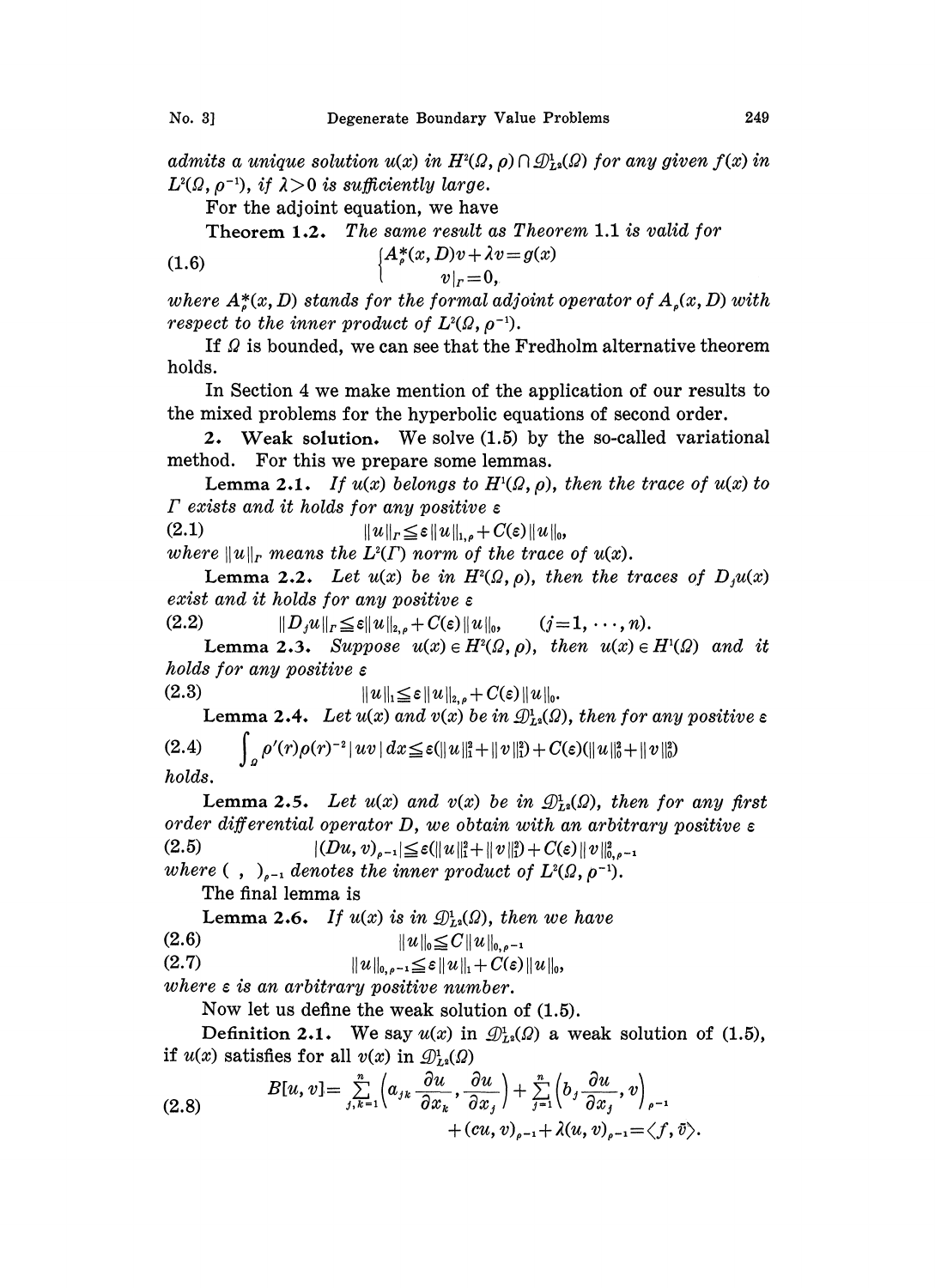That  $B[u, v]$  is well-defined follows from Lemma 2.4, Lemma 2.5 and Lemma 2.6, and using these lemmas again, we obtain

**Proposition 2.1.** Let  $u(x)$  and  $v(x)$  be in  $\mathcal{D}_{1,2}^1(\Omega)$ , then it holds

(2.9)  $|B[u, v]| \leq C ||u||_1 ||v||_1$ 

(2.10) c  $||u||_1^2 \leq \text{Re } B[u, u],$ 

if  $\lambda > 0$  is large enough.

Thus by virtue of the well-known lemma of Lax-Milgram, we have Theorem 2.1. If  $\lambda > 0$  is sufficiently large, then (1.5) has a unique weak solution for any  $f(x)$  such that  $\rho(r)^{-1} f(x)$  lies in  $\mathcal{D}_{1,2}^1(\Omega)'$ , especially for any  $f(x)$  in  $L^2(\Omega, \rho^{-1})$ .

3. Differentiability theorem. In this section we are concerned with the differentiability of the weak solution of (1.5). Since the question is local, we take  $R_{+}^{n} = \{(x, y); x > 0 \text{ and } y \in R^{n-1}\}\)$  as  $\Omega$ , and we may assume  $\rho''(x) \leq 0$  over  $R^1$  without loss of generality.

**Lemma 3.1.** Let  $u(x, y) \in C_0^{\infty}(R_+^n)$  and  $v(x, y) \in \mathcal{D}_{L^2}^1(R_+^n)$ , then it holds

(3.1) 
$$
(\rho(x)u_{xx}, v) = (\rho''(x)u, v) - (\rho(x)u_x, v_x)
$$

Thus passing to limit, we obtain

Lemma 3.2. If  $u(x, y)$  is in  $\mathcal{D}_L^1(R_+^n)$ , then it follows

$$
(3.2) \qquad \qquad \langle \rho(x)u_{xx}, \bar{u}\rangle = (\rho^{\prime\prime}(x)u, u) - (\rho(x)u_x, u_x).
$$

**Lemma 3.3.** Let  $u(x, y)$  be in  $\mathcal{D}_{L^2}^1(R_+^n)$ , then we have with any  $\varepsilon > 0$ (3.3)  $||u||_{0,\rho^{-1}} \leq \varepsilon ||u||_{1,\rho} + C(\varepsilon)||u||_{0}$ 

**Lemma 3.4.** Let  $u(x,y)$  be in  $\mathcal{D}_{L^2}^1(R_+^n)$ , then it holds

(3.4)  $|(\rho'(x)\rho(x)^{-1}u, u)|, |(Du, u)| \leq \varepsilon ||u||_{1,\rho}^2 + C(\varepsilon)||u||_0^2,$ where  $\varepsilon$  is an arbitrary positive number and  $D$  stands for an arbitrary first order differential operator.

Let us denote by  $\Sigma_{\delta}$  the hemi-sphere of radius  $\delta$  with its centre the origin:  $\Sigma_{\delta} = \{(x, y); x^2 + |y|^2 < \delta^2 \text{ and } x > 0\}.$ 

**Lemma 3.5** (Poincaré). Let  $u(x, y)$  be in  $\mathcal{D}_{L_2}(R_+^n) \cap \mathcal{C}'(\Sigma_s)$ , then it holds

$$
(3.5) \quad ||u||_{0,\rho^{-1}}^2 \leq C(\delta) \left\{ \sum_{j=1}^{n-1} \int_{R_+^n} \rho(x) \left| \frac{\partial u}{\partial y_j} \right|^2 dx dy + \int_{R_+^n} \rho(x) \left| \frac{\partial u}{\partial x} \right|^2 dx dy \right\}
$$

where  $C(\delta) \rightarrow 0$  as  $\delta \rightarrow 0$ .

Take  $\delta$  sufficiently small, then we may assume that our concerning operator is of the form in  $\Sigma_{\lambda}$ 

(3.6) 
$$
A_{\rho} = -\rho(x)\left\{\frac{\partial}{\partial x}\left(\tilde{a}_{00}\frac{\partial}{\partial x}\right) + \sum_{j,k=1}^{n-1}\frac{\partial}{\partial y_{j}}\left(\tilde{a}_{jk}\frac{\partial}{\partial y_{k}}\right)\right\} + \text{first order operator,}
$$

after a suitable local transformation of independent variables, and we

may assume, by virtue of (1.2),  
\n
$$
(3.7) \quad \sum_{j,k=1}^{n-1} \tilde{a}_{jk}\eta_j\eta_k \geq c|\eta|^2 \text{ for any } \eta \in R^{n-1}
$$
\n
$$
(\tilde{a}_{00} \geq d > 0, c > 0 \text{ and } \tilde{a}_{jk} = \tilde{\overline{a}}_{kj}).
$$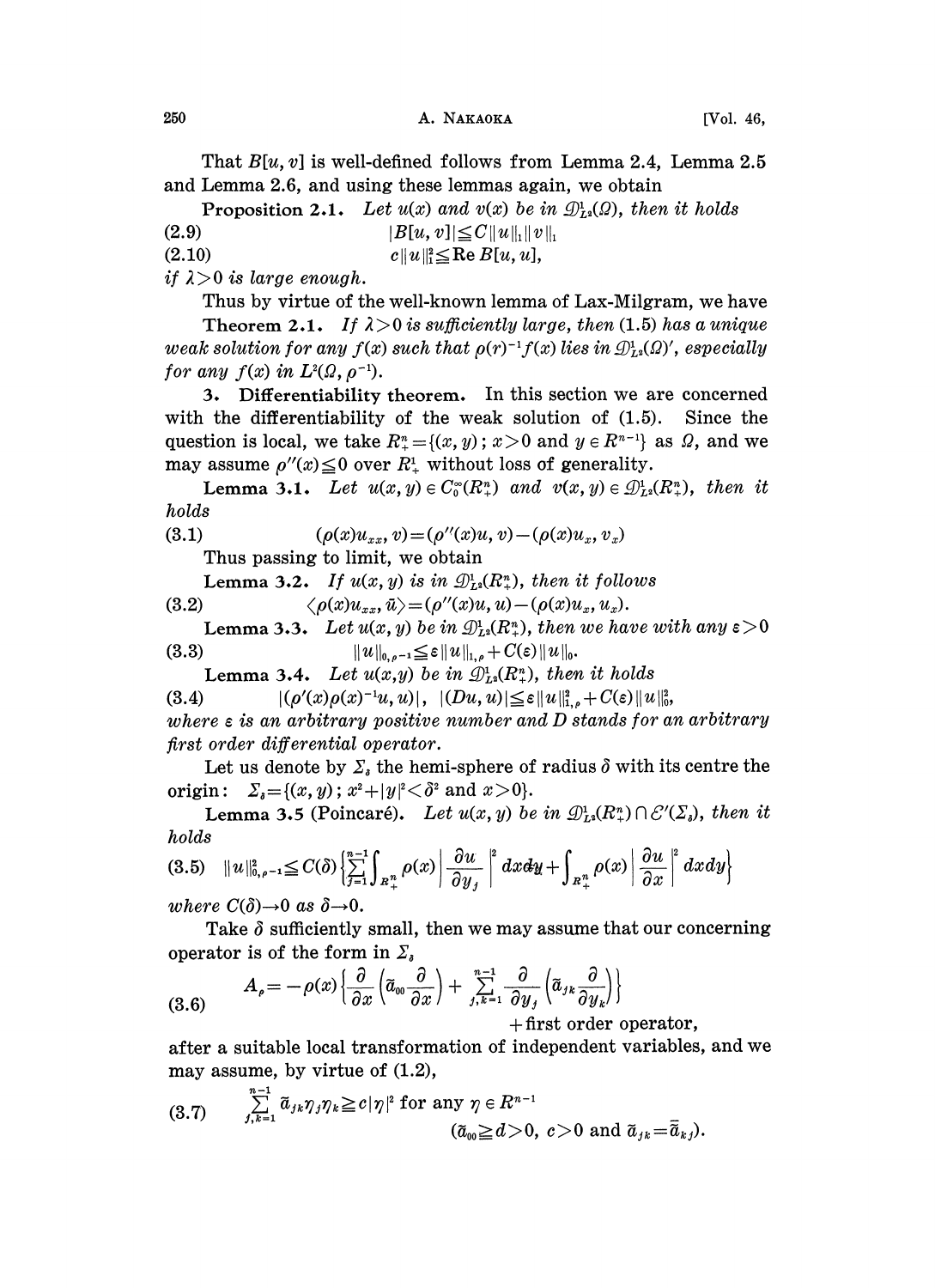The following lemma is obvious.

Lemma 3.6. For any  $u(x, y)$  in  $\mathcal{D}_{L^2}^1(R_+^n)$ , it follows

$$
(3.8) \qquad -\Big\langle \rho(x) \sum_{j,k=1}^{n-1} \frac{\partial}{\partial y_j} \Big( a_{jk} \frac{\partial u}{\partial y_k} \Big), \bar{u} \Big\rangle \geq c \int_{R_+^n} \rho(x) \sum_{j=1}^{n-1} \left| \frac{\partial u}{\partial y_j} \right|^2 dx dy.
$$

Let us denote

 $B_{\delta} = \{(x, y); x^2 + |y|^2 < \delta^2\}$ 

and take an arbitrary real-valued function  $\beta(x, y)$  belonging to  $C_0^{\infty}(B_n)$ . Now let  $u(x, y)$  be a weak solution of (1.5) with  $\Omega = R^n_+$  and let

 $f(x, y)$  be in  $L^2(R_+^n, \rho^{-1})$ , then we see

$$
(3.9) \quad A_{\rho}u = f - \lambda u
$$

as a distribution, and multiplying  $\beta(x, y)$  to both sides we obtain

(3.10)  $A_o(\beta u) = \beta(f - \lambda u) - [\beta, A_o]u.$ 

Lemma 3.7. For any  $u(x, y)$  in  $\mathcal{D}_{L^2}^1(R_+^n)$ , we have  $[\beta, A_{\alpha}]u$  $\in L^2(R^n_*,\rho^{-1}).$ 

Put  $\beta u=v$  and  $\beta(f-\lambda u)-[\beta, A_u]u=g$ , then by Lemma 3.7 we have (3.11)  $A_v v = g$ (3.11)  $A_{\rho}v = g$ <br>where  $v \in \mathcal{D}_{L^2}^1(R_{+}^n) \cap \mathcal{E}'(\Sigma_{\delta})$  and  $g \in L^2(\Sigma_{\delta})$ <br>We denote by  $H^m(\Sigma_{\delta})$  the semple

We denote by  $H_0^m(\Sigma_s, \rho)$  the completion of  $C_0^{\infty}(\Sigma_s)$  in  $H^m(\Sigma_s, \rho)$  and denote by  $H_0^{\infty}(\Sigma_s, \rho)$  its dual space, which is a space of distribution.

Lemma 3.8. If 
$$
u(x, y)
$$
 is in  $\mathcal{D}_{L^2}(\Sigma_s)$ , then  $A_s u$  is in  $H_0^{-1}(\Sigma_s, \rho)$ .

The following proposition is essential in this section.

**Proposition 3.1.** If  $\delta$  is sufficiently small, then for any  $u(x, y)$  in  $\mathcal{D}_{L2}^1(\Sigma)$  we get

(3.12) ]]A,u[]\_,,

where  $||A_{\rho}u||_{-1,\rho}$  denotes the  $H_0^{-1}(\Sigma_s, \rho)$  norm of  $A_{\rho}u$ .

Proof. By Lemma 3.2, Lemma 3.4 and Lemma 3.6, we have (3.13)  $\text{Re} \langle A_{\rho} u, \bar{u} \rangle \geq c \| u \|_{1,\rho}^2 - K \| u \|_{0}^2,$ and by virtue of Lemma 3.5, we obtain

(3.14) 
$$
\operatorname{Re} \langle A_{\rho} u, \bar{u} \rangle \geq c' \| u \|_{1,\rho}.
$$

Hence with the aid of Lemma 3.8, we can complete the proof.

Lemma 3.9. If  $f(x, y)$  is in  $L^2(R^n_+, \rho)$  then the difference quotients  $h^{-1}(f(x, y_1, \dots, y_{j-1}, y_j+h, y_{j+1}, \dots, y_{n-1})-f(x, y))(1 \leqslant j \leqslant n$  $(-1)$  converge to  $\frac{\partial f}{\partial y_i}$  in  $H_0^{-1}(R_+^n, \rho)$ .

Thus applying Proposition 3.1 to  $v$  in (3.11) and using Lemma 3.9, we applying Proposition 3.1 to  $v$  in (3.11) and using Lemma 3.9, we can prove

**Theorem 3.1.** If  $u(x, y) \in \mathcal{D}_{L^2}^1(R_+^n)$  satisfies  $A_{\rho}u = f$  with  $f \in L^2(R^n_*, \rho^{-1}),$  then  $u(x, y)$  belongs to  $H^2(R^n_*, \rho)$ .

Corollary 3.1. If  $u(x) \in \mathcal{D}_{1,2}^1(\Omega)$  satisfies  $A_{\rho}u=f$  with  $f \in L^2(\Omega, \rho^{-1}),$ then  $u(x)$  belongs to  $H^2(\Omega, \rho)$ .

4. Application to mixed problems for hyperbolic equations. In